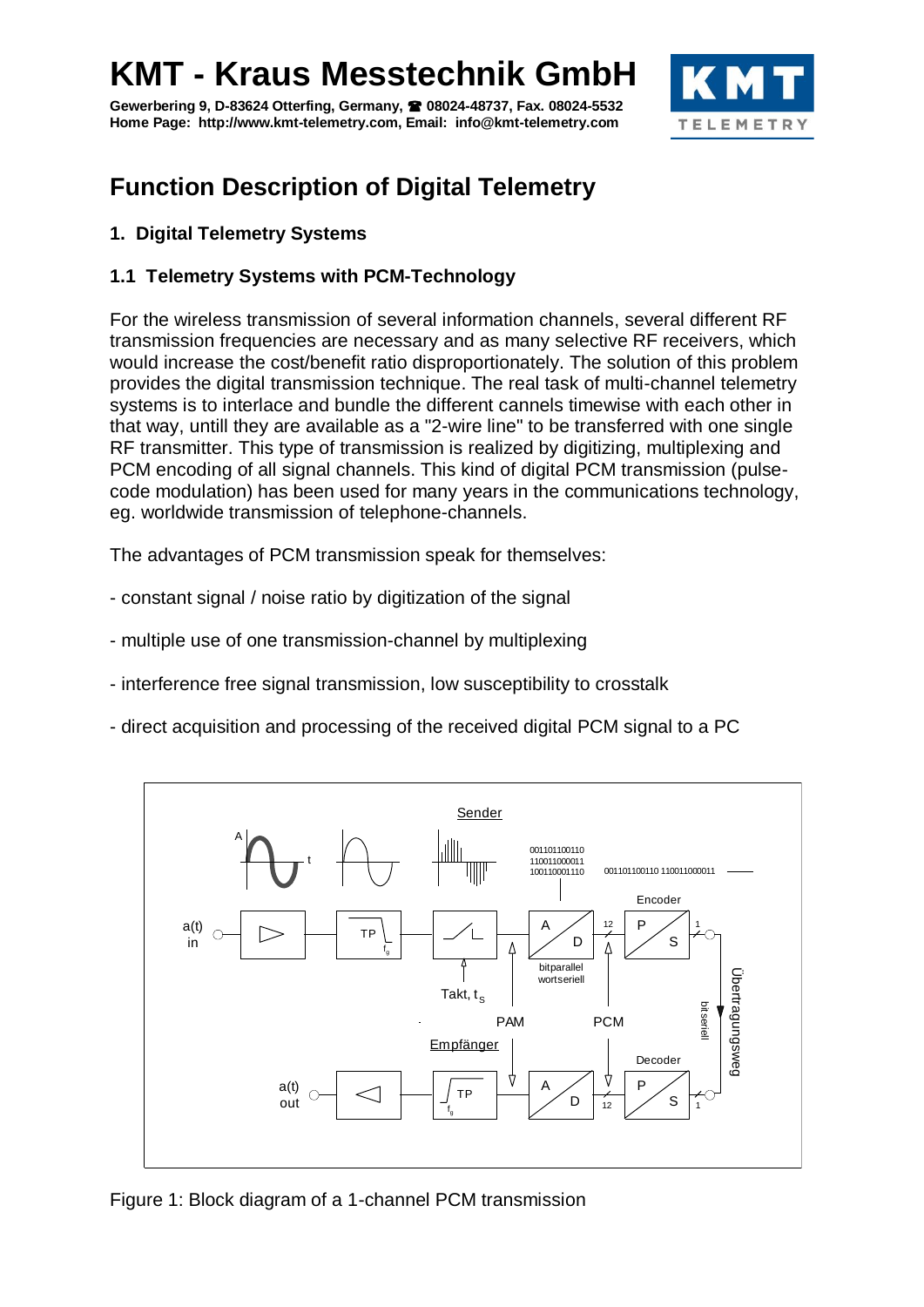Gewerbering 9, D-83624 Otterfing, Germany, <sup>2</sup> 08024-48737, Fax. 08024-5532 **Home Page: http://www.kmt-telemetry.com, Email: info@kmt-telemetry.com**



### **2. Generation of a PCM signal**

The Pulsecodemodulation (PCM) plays an ever increasing role in the collection, transmission and analysis of measured values. In the following the production of a digital PCM signal and the process of sampling, quantization and coding are described in more details.

The analog signal a(t) is initially amplified (conditioned), and in its bandwidth filtered (Fig. 1). This is followed by an essential step, the discretization of the continuous measuring signal. An electronic switch (Sample & Hold) - controlled by a clock generator - takes individual samples from the signal, whereas the pulse amplitude in time corresponds to the momentary value of the analog input voltage. The output of the electronic switch is a pulsamplitude modulated signal, the PAM signal. The sampling theorem specifies the minimum frequency rate an analog signal has to be scanned, so that the original signal can be extracted without loss of information from the re-sampling. The sampling frequency (fs) must be greater than twice the highest containing frequency in the analog signal (fg):

#### $fs > 2 \times fq$

In practice ther are 4 to 5 samples per Hz bandwidth taken. The effect of pulseamplitude-modulation becomes more clearly by viewing the signals in the time - and frequency domain (Fig. 2). The sampling process produces a sequence of pulses which contains – according to the Fourier Analysis – a DC component and a sum of sinusoidal voltages, which are integer multiples of the fundamental frequency.



Figure 2: Scanning in time- and frequency domain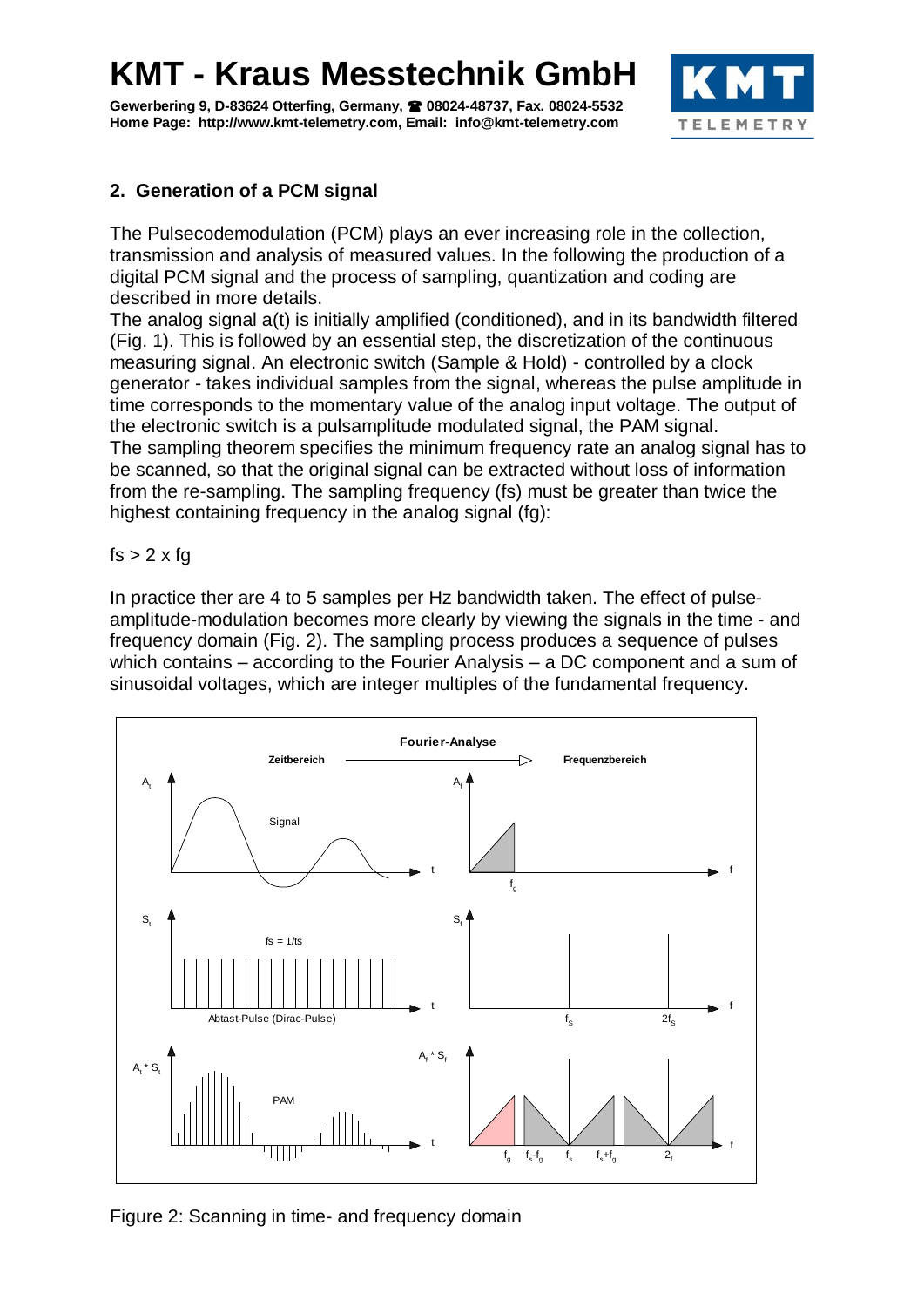**Gewerbering 9, D-83624 Otterfing, Germany, 08024-48737, Fax. 08024-5532 Home Page: http://www.kmt-telemetry.com, Email: info@kmt-telemetry.com**



In the frequency domain the pulse-samples creates systematically spectral-lines at intervalls of fs. At the rigth and left sides of these carriers arises modulation sidebands (similar to amplitude modulation) with upper and lower sidebands at fs-fg, fs+fg, 2fs+fg, 2fs-fg, etc. The signal information is in each side band. For the signal transmission is, however, only the "red" coloured baseband in Figure 2 is used. In the frequency range it's also evident that by a magnification of the signal-cutoff frequency the modulation sidebands expand and would fall into each other. In this moment the so called "aliasing" appears, which only can be prevented by a higher sampling rate. In practice this problem does not occur because the signalbandwidth is are already low pass filtered (by anti-aliasing filter) at the frontend.

The puls amplitude modulated signal in Figure 1 is still an analog frame of the input signal. But the samples can be much better processed in digital form. In order to finalize the quantization and coding, the PAM signal is fed to a 12-bit-A/D-converter. The A/D-converter converts (quantized) each PAM pulse according to their current amplitude into 12-bit words, a digital resolution of 1024 steps. Therefore a PAM pulse amplitude of 1 volt is digitised with a resolution of <1mV. The digitized PAM signal is called a PCM signal. The 12-Bit-A/D-Wandler follows a parallel/serial converter, which converts the 12-bit words into a bitserial data stream and can be transferred on a data line or via a fiber optic RF line. To enable the receiver to synchronize on to the serial data stream, sychron bits in front of each data word are tranfered as well.

On the receiving side the same is done thing in reverse. After the series / parallel conversion, the 12-bit words are converted with the help of D/A-converter in PAM signals and then low pass filtered to smoothed amplitude continuous signals. Each signal value is equal to the average of the corresponding quantization interval. After signal amplification according to the level adjustment, the original measuring signal  $a(t)$  is availble again.

### **2.1 Multiplexing and Demultiplexing**

Multiplexing allows multichannel, synchronous transmission of several PCM channels. As shown in Figure 1 and Figure 2 the sample pulses take only a very limited amount of time and between the saples are relatively large time gaps. According the time division multiplexing, the 12-bit code words of several transmitted signals can be timed to stagger, so that they do not affect each other, but fill in the free time gaps. This results in a PCM multiplex signal. Figure 3. illustrates the basic principle of the temporal interlacing of several messages (code words) and the transmission over a common line. The time multiplexing process is done complete electronic.

Figure 3 shows four input signals, whih are cyclically scanned by a rotating switch A. Synchronous with the consequence of the incoming code words, the switch A is driven on the next input. At the output of the switch A the PCM time multiplex signal is then available. The period in which a code word is transmitted is called "time slot".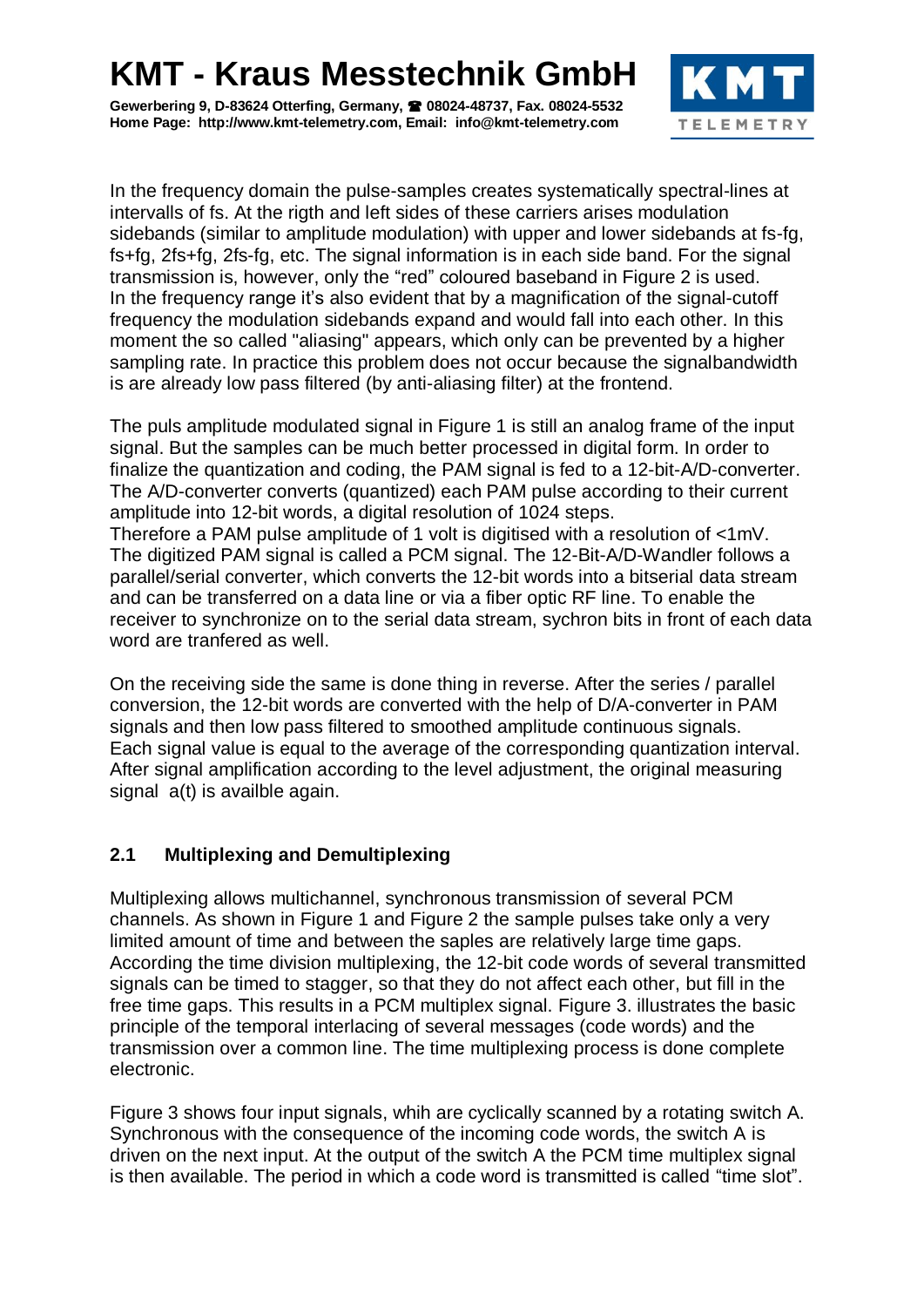

**Gewerbering 9, D-83624 Otterfing, Germany, 08024-48737, Fax. 08024-5532 Home Page: http://www.kmt-telemetry.com, Email: info@kmt-telemetry.com**



Figure 3: Schematic representation of time multiplex and time demultiplex

A bit sequence, which ontains a codeword from each input signal, is called a pulsframe. The example listed in Figure 3 shows a puls frame consisting of four code words from the input signals K1 ... K4. The required sampling frequency of the multiplexer for the complete transfer of digital information is

 $fs > 2 x fg x numbers of channels$ 

On the receiving side, the individual PCM signals are recovered from the time division multiplex signal, i.e. the 12-bit code words are applied to the corresponding outputs. The rotating switch B distributes synchronous the code words to the four outputs. Like the time multiplexing at the transmitter side, all operations are executed complete electronic.

#### **3. Multichannel telemetry systems**

Figure 4 and 5 show the basic construction of a multi-channel telemetry system, as an example with 4 transmission channels. The PCM transmission systems consists of two units, a PCM encoder for recording and coding of the signal values on the transmit side and a PCM decoder to decode and output the measured values on the receiving side.

Functions of the encoder:

- Signal processing of the analog input signal (sensor signal)
- Bandwidth limitation by Low Pass-Filter
- Simultaneous sampling by a Sample & Hold Amplifier
- A/D conversion (ADC) of the sampled signal
- Parallel-serial conversion of the 12-bit words
- Insertion of synchronization bits (marks)
- Convertion into a PCM code
- FSK modulation of RF transmitter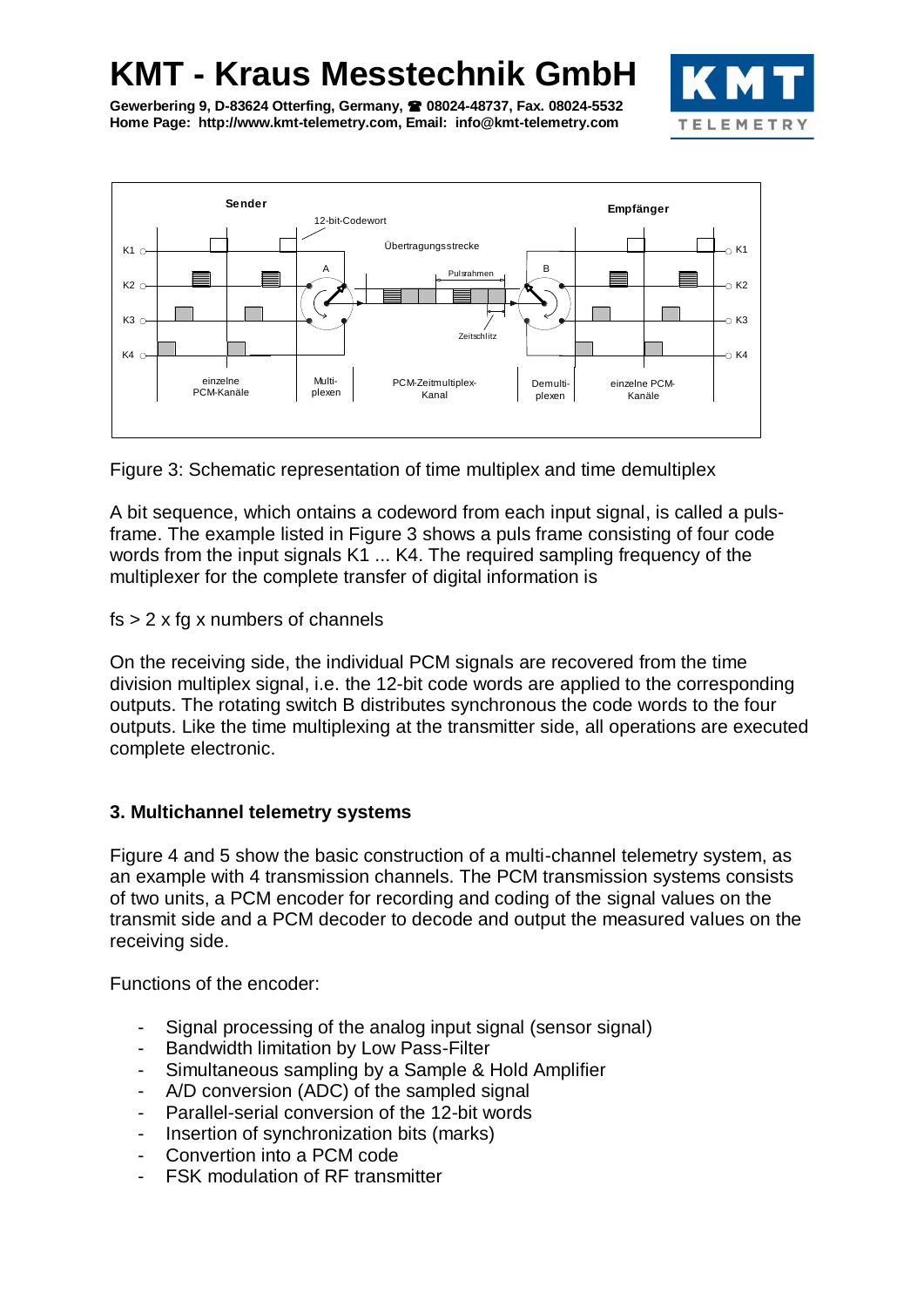**Gewerbering 9, D-83624 Otterfing, Germany, 08024-48737, Fax. 08024-5532 Home Page: http://www.kmt-telemetry.com, Email: info@kmt-telemetry.com**



**Signal-aufbereitung Anti-Aliasing Filter S&H ADC 12 bit P/S-Wandler HF-Sender K1**  $\begin{array}{c|c|c|c|c|c} \hline \text{Sigma} & \text{Sigma} & \text{ADC} \\ \hline \text{autbereitung} & \text{AIST} & \text{Eilasing} \end{array}$  S&H  $\begin{array}{|c|c|c|c|c|c|c|c|c|c|c|c|c|c|c} \hline \text{ADC} & \text{ADC} & \text{ADC} \end{array}$ **Anti-Aliasing Filter S&H ADC**<br>12 bit **Signalaufbereitung Anti-Aliasing Filter S&H ADC**<br>12 bit  $\begin{array}{c|c|c|c|c|c|c} \hline \text{A} & \text{B} & \text{B} & \text{B} \\ \hline \text{A} & \text{a} & \text{b} & \text{c} \end{array}$  Aliasing  $\begin{array}{c|c|c} \hline \text{A} & \text{B} & \text{B} & \text{A} \end{array}$   $\begin{array}{c|c|c} \hline \text{A} & \text{B} & \text{B} & \text{B} \end{array}$   $\begin{array}{c|c|c} \text{A} & \text{B} & \text{B} & \text{B} \end{array}$ **Signal-** $\begin{array}{c|c|c|c|c|c|c|c} \hline \end{array}$  aufbereitung **12 bit**<br>  $\begin{array}{c|c|c|c} \hline \end{array}$  Aliasing **12 bit Anti-Aliasing Filter**  $S\&H$   $\begin{array}{|c|c|c|c|}\n\hline\n& 12 \text{ bit}\n\end{array}$ **P/S-Wandler P/S-Wandler P/S-Wandler Multiplexer**  $\begin{array}{c|c}\n 12 & \text{P/S-} \\
\hline\n 12 & \text{Wandler}\n \end{array}$ simultan sampling and the state of the Abtastrate

**PCM-ENCODER**

Figure 4: Block diagram from a multichannel PCM encoder



Figure 4.1: MT32, 8-channel modular telemetry system with signal conditioning, analog to digital converters, encoder and RF-Transmitter (433/866MHz)

The decoder at the receiver side performs the following tasks:

- selective amplification and demodulation of the RF signal
- Regeneration of the incoming serial PCM signal
- Generation of an input signal to the synchronous clock
- Detection of synchronization bits and generate the corresponding signal addresses
- Output data in bit-parallel, word-serial formate to a PC interface card (IF16)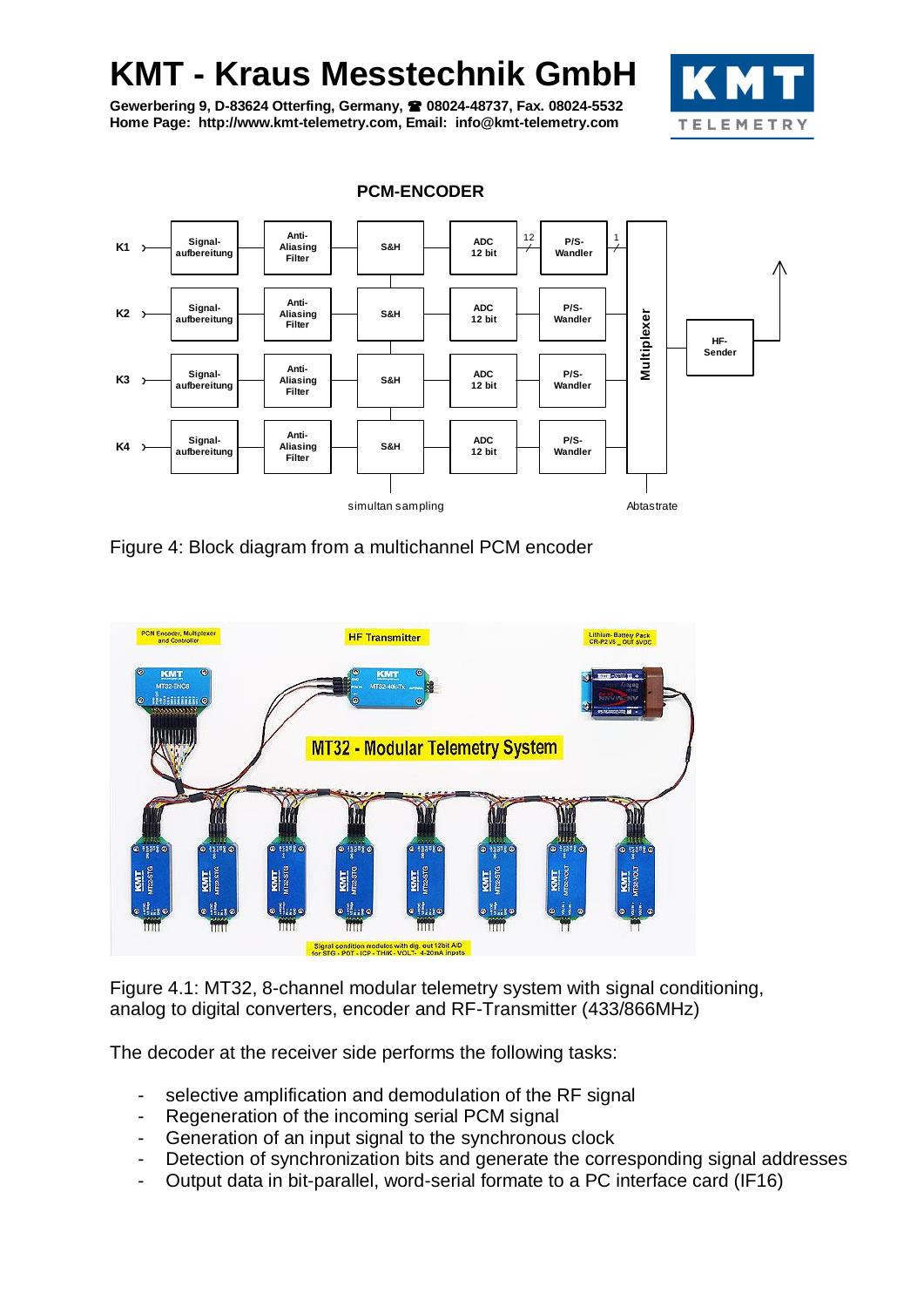**Gewerbering 9, D-83624 Otterfing, Germany, 08024-48737, Fax. 08024-5532 Home Page: http://www.kmt-telemetry.com, Email: info@kmt-telemetry.com**





**PCM-DECODER**

Figure 5: Block diagram of a PCM multi-channel decoder



Figure 5.1: MT32, 8-channel telemetry cecoder with 8 analog signal outputs (+/-5V)

#### **3.1 Synchronization of the encoder and decoder**

Thus the decoder is able to recognize the timing of the digitized measured values, a so-called synchronous word is inserted. This sync word consists of a fixed length of 4 bits and is inserted at the beginning of each PCM Pulsframe. The decoder is synchronized to this sync word and is always in exact synchronism with the corresponding transmitter. In addition, the synchronous word provides about its encoding other useful information, such as the battery capacity of the transmitter.